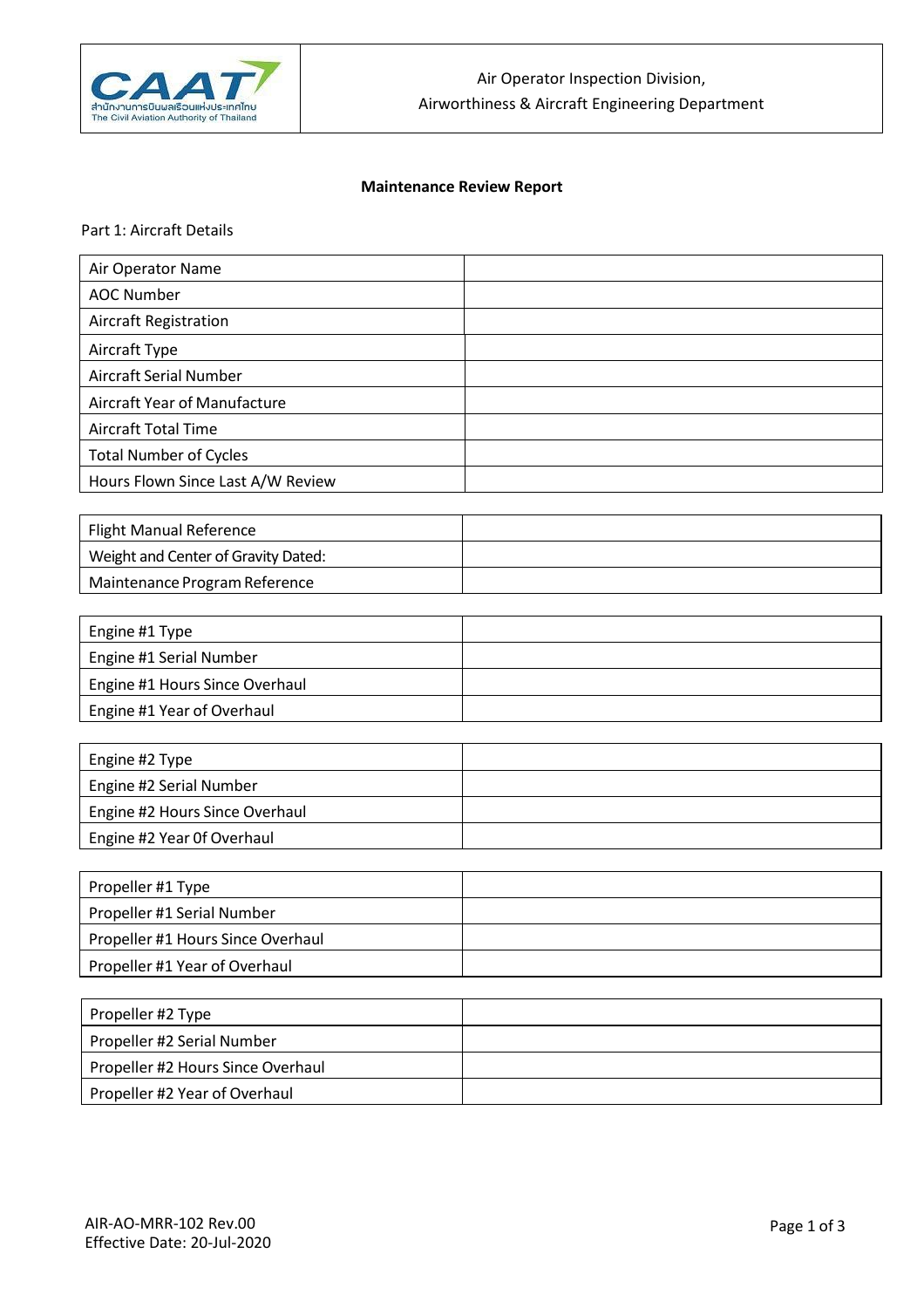

## **Maintenance Review Report**

## Part 2: Document Review Compliance Report

|             |                                                                                                                                                               | <b>Compliance</b> |           | N/A |
|-------------|---------------------------------------------------------------------------------------------------------------------------------------------------------------|-------------------|-----------|-----|
| <b>Item</b> | Subject                                                                                                                                                       |                   | <b>No</b> |     |
| 1.          | Have airframe, engine and propeller flying hours and associated flight cycles<br>been properly recorded?                                                      |                   |           |     |
| 2.          | Is the flight manual applicable to the aircraft configuration and does it reflect<br>the latest revision status?                                              |                   |           |     |
|             | Has all the maintenance due on the aircraft according to the approved<br>maintenance programme been carried out?                                              |                   |           |     |
| 3.          | Last scheduled maintenance and date performed                                                                                                                 |                   |           |     |
|             | Next scheduled maintenance (and date due, if calendar limit exists)                                                                                           |                   |           |     |
| 4.          | Have all known defects been corrected or, when applicable, been carried<br>forward in a controlled manner?                                                    |                   |           |     |
| 5.          | Have all applicable airworthiness directives been applied and properly<br>registered?                                                                         |                   |           |     |
| 6.          | Have all modifications and repairs applied to the aircraft been registered<br>and are approved according to CAAT requirements?                                |                   |           |     |
| 7.          | Are all service life limited components installed on the aircraft properly<br>identified, registered and have not exceeded their approved service life limit? |                   |           |     |
| 8.          | Has all maintenance been released in accordance with CAAT Part-145 approval<br>or AOC authorization?                                                          |                   |           |     |
| 9.          | Does the current mass and balance statement reflect the configuration of the<br>aircraft and is it valid?                                                     |                   |           |     |
| 10.         | Does the aircraft comply with the latest revision of its type design approved<br>by the Agency (Type Certificate Data Sheet)?                                 |                   |           |     |
| 11.         | Does the aircraft hold a noise certificate corresponding to the current<br>configuration of the aircraft?                                                     |                   |           |     |

| The Following Supporting Documents Are Attached              | <b>Attached Reference</b> | Date |
|--------------------------------------------------------------|---------------------------|------|
| Copy of the Certificate of Registration                      |                           |      |
| Airworthiness Directives status list                         |                           |      |
| Modification status list (since new) with approval reference |                           |      |
| Repair status list (since new) with approval reference       |                           |      |
| Service life limited components status list                  |                           |      |
| Weight and balance report                                    |                           |      |